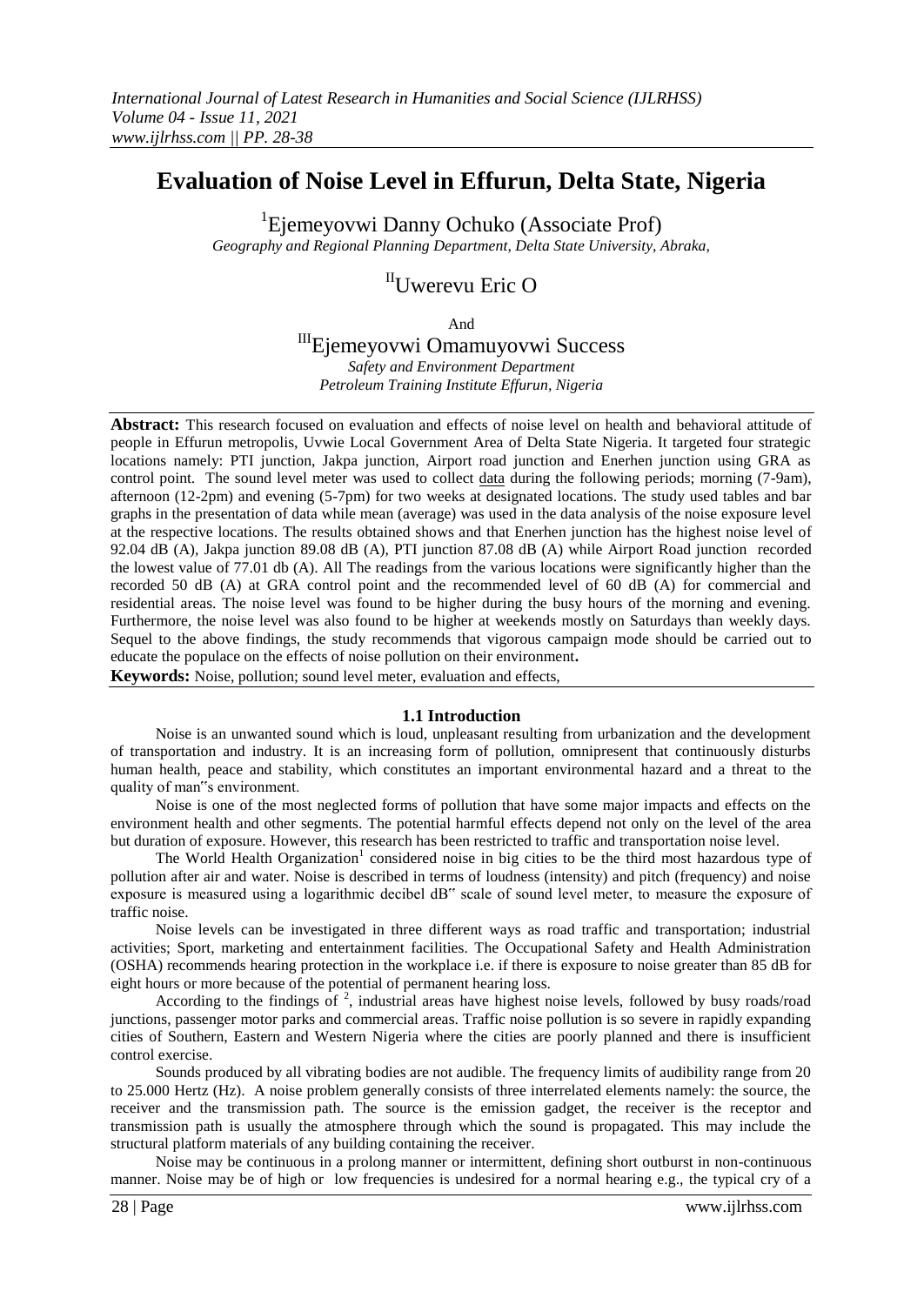## *www.ijlrhss.com || PP. 28-38*

child produces sound, which is mostly unpleasant to normal hearing hence unwanted sound or noise. The discrimination and differentiation between sound and noise also depends upon the habit and interest of the person/species receiving it, the ambient conditions and impact of the sound generated during the particular duration of time though, there is a standard of personal perception of what constitute noise to some people is relative and is not applicable to others.

Sound frequencies less than 20 HZ are called infrasonics and those greater than 20,000 HZ are called ultrasonic. Since noise is also a sound, the terms noise and sound are sometimes synonymously used.

According to<sup>3</sup>, noise is a normal phenomenon of life and should be derived as one of the most effective alarm systems in man"s physical environment. It may also be defined as damaging sound particularly a loud one, which could disturb people or make it difficult to hear the wanted sound  $4,3$ .

Also, noise is viewed as unwanted electrical or electromagnetic energy that degrades the quality of signals, data and in communication. Thus, noise could be referred to as interference (static) that destroys the integrity of signals on line<sup>5</sup>. Noise has some characteristics which are intensity, frequency, amplitude and loudness. The effects of noise though of various forms are determined by the level of exposure-implicitly low level exposure may not necessarily have harmful effects on man<sup>5</sup>.

The following are some common types of noise:

- i. Environmental noise: This is the summed noise pollution from outside adduce to transport, individual and recreational activities. Environmental noise is generally present in some form in all areas of human activities. Its effect may vary from environmental to physiological.
- ii. Acoustic noise: This is anything from quiet but annoying to loud and harmful e.g portable audio player; <sup>6</sup>
- iii. Physiological noise: this refers to noise that is perceived when our conscious awareness shifts its attention to that noise rather than letting it filter through our subconscious where it goes unnoticed<sup>6</sup>.
- iv. White noise: This is the noise that emanates from audio recording equipment both electrical and musical [\(http://www.merriamwebster.com/dictionary/white%](http://www.merriamwebster.com/dictionary/white)20noise)
- v. Ambient noise: This includes all sounds present in an environment. The ambient noise may be measured any moment but it will vary widely with time

[\(http://www.cafefoundation.org/v2/pdf\\_tech/noise.Technologies//PAV.](http://www.cafefoundation.org/v2/pdf_tech/noise.Technologies/PAV) Environ.Noise.B&K.pdf.)

Washington State Department of Transport (WSDOT) stated that, traffic noise is not usually a serious problem for people who live more than 500 feet from heavily travelled freeways or more than 100-200 feet from lightly travelled roads. Highway traffic noise is not constant. Noise levels change with the number, type, and speed of the vehicles. For example, traffic noise levels might be lower during rush hour when traffic speeds are reduced compared to times when fewer vehicles are travelling at a higher speed. To be conservative in our estimates of traffic noise levels, WSDOT typically models traffic noise levels within rush hour and traffic travelling at the posted speed limit.

**Traffic noise is a combination of the noises produced by vehicle engines, exhaust and tires.** Traffic noise is increased by defective mufflers or other faulty equipment. Conditions, like a steep incline causes heavy labouring of vehicle engines also increase traffic noise levels. Other factors which complicate the loudness of traffic noise such as traffic noise levels are reduced by distance, terrain, vegetation and natural and manmade obstacles as a person moves away from a highway.

#### **1.2 Research Problem**

The road traffic has remained the predominant source of noise pollution that constitute environmental problem in many urban areas in developing countries. In Nigeria, the problem of noise pollution is wide spread and there is the need to measure and know the prevailing noise level of noise exposure to infer how it affects individual and the society at large. Moreover, related research conducted in the area some 20 kilometer away, was in 2008 on Investigation of Environmental Noise Pollution Level of Abraka in Delta State, Nigeria by <sup>22</sup>.

The adverse effects of noise according to<sup>7</sup> include: creation of annoyance due to their receptors disturbance at high sound level and fluctuation. This affects working performance of humans due to distraction, causation of health problems such as ringing in ear, feeling of tiredness thereby affecting the entire functioning of human body system. Furthermore, it affects sleep thereby inducing people to become restless to loose concentration and mindset during activities. Long exposure to high sound levels impair hearing (mostly unnoticed) with physiological features like breathing, amplitude, blood pressure, heartbeat rate, pulse rate, blood cholesterol affected. It has been observed that people in the area are shouting at high pitch voices in communicating .This is an aberration and must be corrected.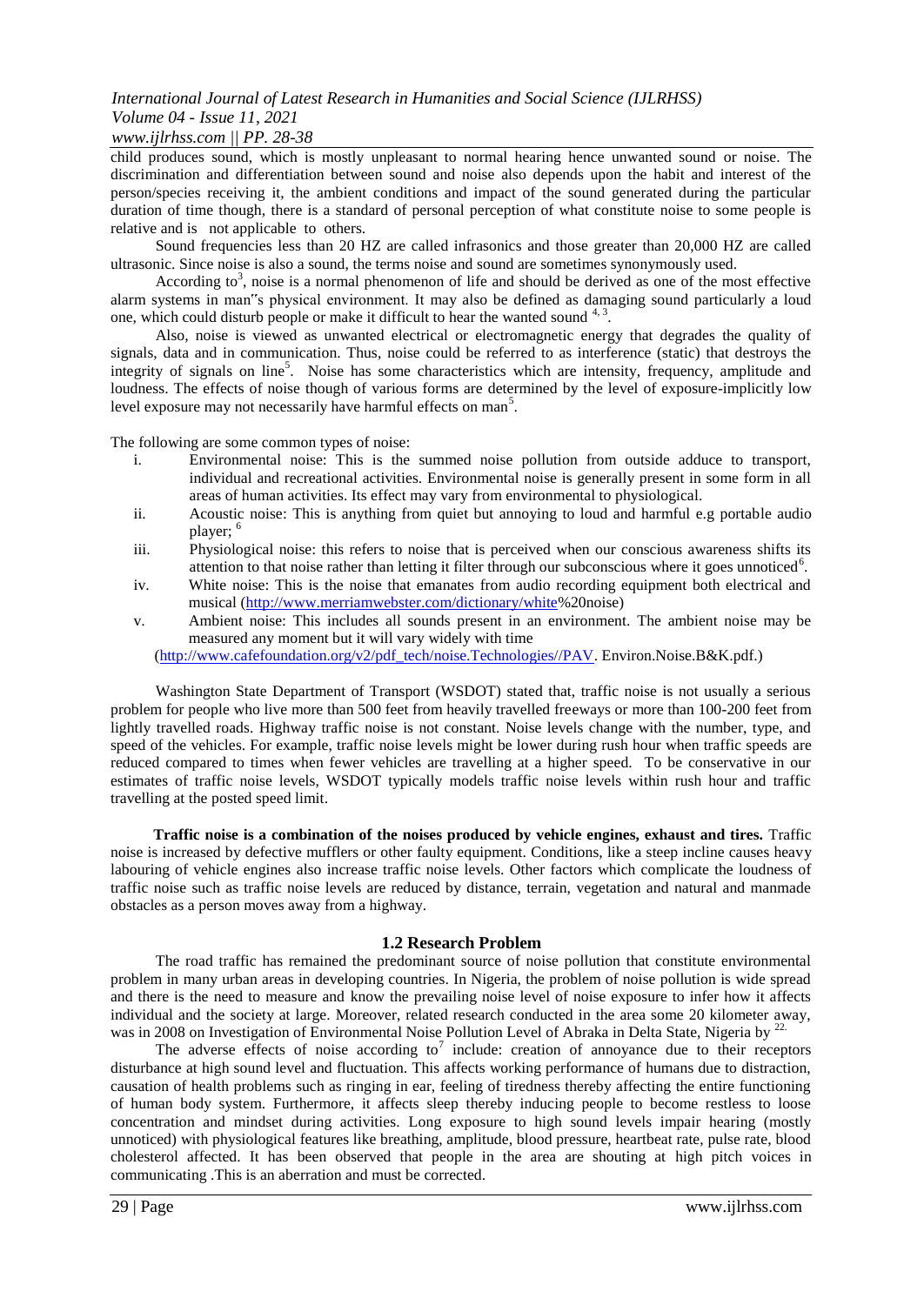#### *www.ijlrhss.com || PP. 28-38*

The above mentioned effects and the need to prevent such anomalies in the area have made this study imperative and timely

#### **1.3 Aim of the Study**

The aim of this study is to find out the noise level exposure in the area and examine the effect of noise pollution on environment of Effurun, Delta State Nigeria

#### **1.4 Objectives of Study**

The specific objectives of this study is to determine the noise level in some busy junctions with attendant health implication and other related effects in Effurun, Delta State Nigeria

#### **1.5 Limitations of the Study**

The following are the major limitations of this study:

There is the problem of shuttling the designated areas for data collection. This further makes observation as well as data analysis considered a serious constraint.

The procedure of procurement through various applications in the Department for obtaining sound level meter from Petroleum Training Institute (PTI) used for the measurement of noise level is strenuous. Also, the long period of time spent at the designated junctions characterized by excessive air dust, poses serious health risk during data col**lection.** 

#### **1.6 Literature Review**

This research takes advantage of the following research works carried out within and outside the area.

<sup>8</sup>observed that numerous studies associated sleep disturbance with noise and also revealed that, populations living in noisy areas of urban populations are at risk of increased neuroticism, subjective noise sensitivity and noise annoyance. The participants of this study reported difficulty in falling asleep, frequent awakenings through the night, difficulties in falling back to sleep, increased fatigue, poorer sleep quality, and the need for increased use of sleeping agents These findings suggest an increased negative social behaviour and annoyance reactions in response to period of time, when the body is attempting to rest and restore it. Furthermore, sound levels attributable to disturbed sleep can be as low as a continuous noise greater than 30 dB or an intermittent noise that increases the amounts of awakenings per night  $9, 10, 11, 12$ .

 $<sup>13</sup>$  in their work road traffic noise in down town Tehran of stated the exposure of people to noise level</sup> greater than 65dBA. This is above the limit value, and hence the population in area are at high risk of pollution.

<sup>14</sup> worked on road traffic noise in Baripada town, India and stated that the noise levels by a horn of Motor vehicles in Baripada were not more than the permissible limit. In related research, <sup>15</sup> in their work on valuation of traffic noise in Corlu opined that noise should be mentioned among the major environmental problems inCorlu.

In 1998 to 2000, it was estimated that approximately 28 million Americans suffer from hearing loss and almost 10 million Americans suffer from NIHL with the cost estimated to be in the billions of dollars  $16, 17$ . The National Institute of Deafness and Other Communication Disorders reported that about 22 million Americans between the age of 20 and 69 have hearing loss secondary to noise exposure<sup>17</sup>. Most exposures have been from occupational noise however recreational noise and noise from home have become important sources of exposure. Vulnerable populations are often thought of as workers involved in manufacturing, construction, transportation, agriculture, military, factory, and mining because of their exposure to hazardous noise levels  $18$ , <sup>19</sup>. Recreational activities such as target shooting, snowmobile or speedboat riding, woodworking, play in a

band, listen to loud music or attend frequent rock concerts are examples of activities that increases the risk of NIHL 18, 16, 17, 19.

Studies are also revealing that young children and young adults are showing signs of NIHL. Communication, cognition, social-emotional development, academics, and future careers may all be affected in the young secondary to hearing loss<sup>20</sup>. The third National Health and Nutrition Examination Survey revealed that about 15% of US children between the ages 6-19 years have low and high frequency hearing loss Although NIHL is permanent, it is a 100 percent preventable disease by using ear protection such as earmuffs or earplugs, avoiding a noisy environment, and knowing what the harmful levels of noise are  $17,20$ .

Latent mental illness is thought be exacerbated and intensified by noise pollution and not believed to be a cause of mental illness<sup>9</sup>. In one study, children who were exposed to noise levels above 55 dB had decreased attention, difficulty with social adaptation, and increased oppositional behaviour to others compared to children not exposed to these noise levels <sup>21</sup> .

Noise has numerous health effects making noise pollution a public health concern although it has not been well addressed. To name but a few the effects of noise are; elevated blood pressure, noise-induced hearing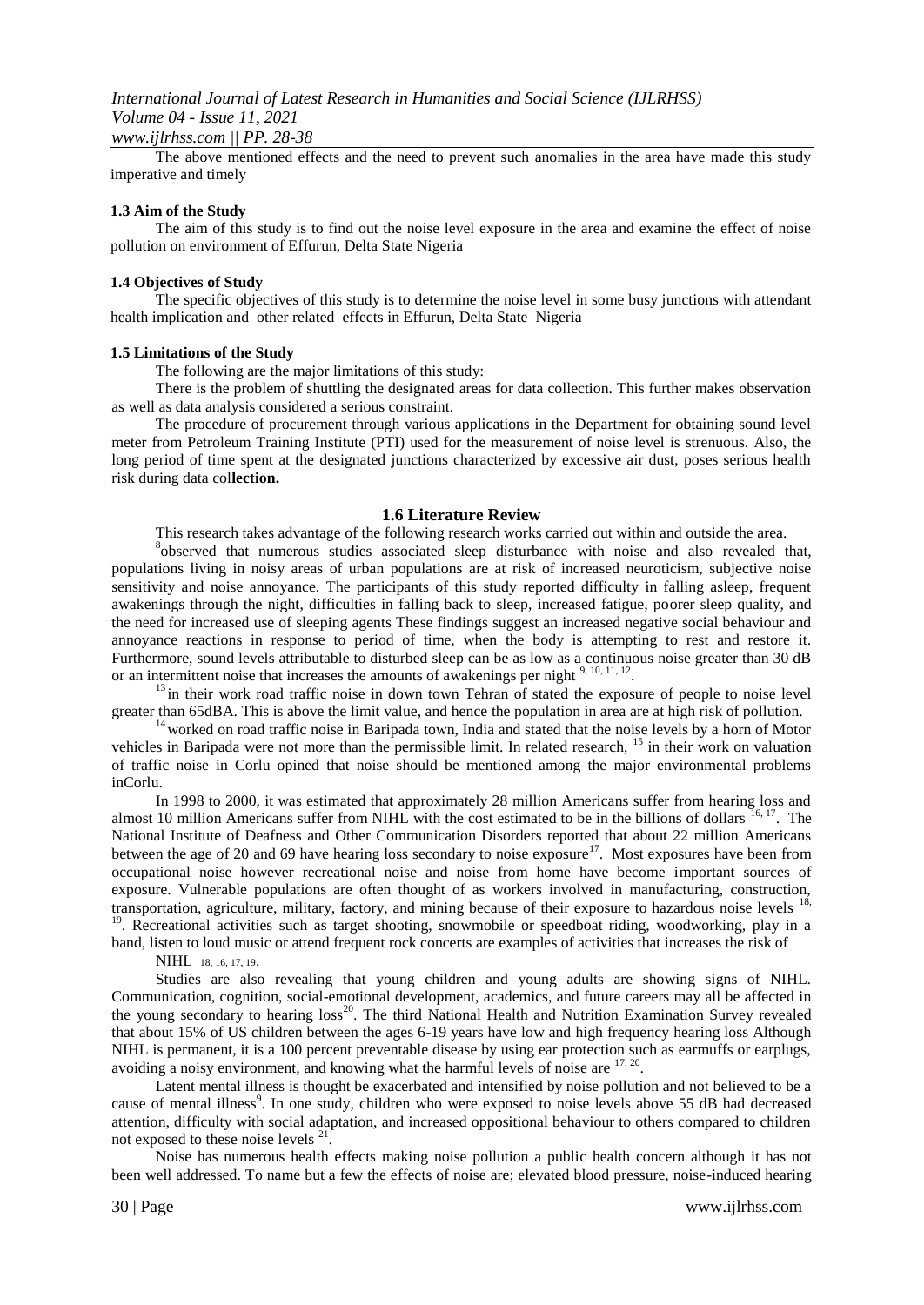## *www.ijlrhss.com || PP. 28-38*

loss, sleep disorders, and irritability. In addition, noise pollution also creates a decrease in the performance at work and school<sup>9</sup>.

Several in Nigeria studies reported that noise level in metropolitan cities exceeds specified standard limits. A study by <sup>22</sup> found that, the peak noise level at road junctions in Abraka, Nigeria to be 100 dB(A). This noise level is higher than the recommended level of 60 dB (A) for commercial and residential areas. Similarly, study conducted by  $^{23}$  in Makurdi, Nigeria found that the noise pollution level in the city was about 3 dB(A) to 10 dB(A) above the recommended upper limit of 85 dB(A). Furthermore,  $^{24}$  investigated the level of noise pollution in selected industrial locations in Benin City, Edo State Nigeria. The average ambient noise level in Sawmills, Electro-acoustic market and food processing industrial areas was determined to be above 90 dB (A).

This noise level is well above the healthy noise level of 60 dB (A)  $^{22, 23, 24}$ .

 $25$  reported that in Nigeria, there is no legal frame work upon which noise pollution can be abated and the Federal Environmental Protection Agency (FEPA) in Nigeria only provided daily noise exposure limits for workers in industry i.e. 90 db (A) for 8h exposure. Amazingly, the Nigerian Government and her citizenry appear not to be conscious of the present and future impacts of noise induced health hazards in their environment. Unless and until measures are taken to control the level of noise, the ongoing urbanization and industrialization may complicate the problem so much to becomes incurable according to  $25$ .

According to  $26$ , there are varieties of strategies for mitigating and controlling roadway noise. These include: use of noise barriers, limitation of vehicle speeds, alteration of roadway surface texture, limitation of heavy vehicles, use of traffic controls that smooth vehicle flow to reduce braking and acceleration, and tire design. An important factor in applying these strategies is a computer model for roadway noise that is capable of addressing local topography, meteorology, traffic operations and hypothetical mitigation. Costs of building in mitigation can be modest, provided these solutions are sought in the planning stage of a roadway project<sup>26</sup>.

 $27$  in their work on noise pollution-sources, effects and control advised that, public education by government and NGOs are the best methods employed to control noise.

### **1.8 Materials and Method**

#### **(i) Equipment Used**

The main instrument/equipment used in this study is the sound level meter. The standard sound level meter can be called an exponentially averaging sound level meter as the [ACs](http://en.wikipedia.org/wiki/Alternating_current)ignal from the microphone is converted to DC by a [root-m](http://en.wikipedia.org/wiki/Root-mean-square)ea[n-s](http://en.wikipedia.org/wiki/Root-mean-square)quar[e\(](http://en.wikipedia.org/wiki/Root-mean-square)RMS) circuit Thus, it must have a time-constant of integration; today referred to as the time-weighting. A sound level meter or sound meter is an instrument that measures [soundpressure level,](http://en.wikipedia.org/wiki/Sound_pressure#Sound_pressure_level) commonly used in [noise pollutions](http://en.wikipedia.org/wiki/Noise_pollution)tudies for the quantification of different kinds of [noise,](http://en.wikipedia.org/wiki/Noise) especially for industrial, environmental and [aircraft noise.](http://en.wikipedia.org/wiki/Aircraft_noise) However, the reading from a sound level meter does not correlate well to human-perceived loudness, which is better measured by a [loudness meter.](http://en.wikipedia.org/wiki/Loudness_monitoring) The current international standard that specifies sound level meter functionality and performance is the [IEC6](http://en.wikipedia.org/wiki/International_Electrotechnical_Commission)1672-1:2013.

The Sound level meter measures and displays sound pressure levels in dB from 40 to 130dB. User selectable features include Frequency Weighting ("A" and "C"), Response Time (Fast and Slow), Max Hold, and Max/Min recording. A typical digital sound level meter (Model: 407730) is shown Fig 3.1 below:



Fig. 3.1: A Digital Sound Level Meter (Model: 407730-en-EU\_V1.9 7/14). Source: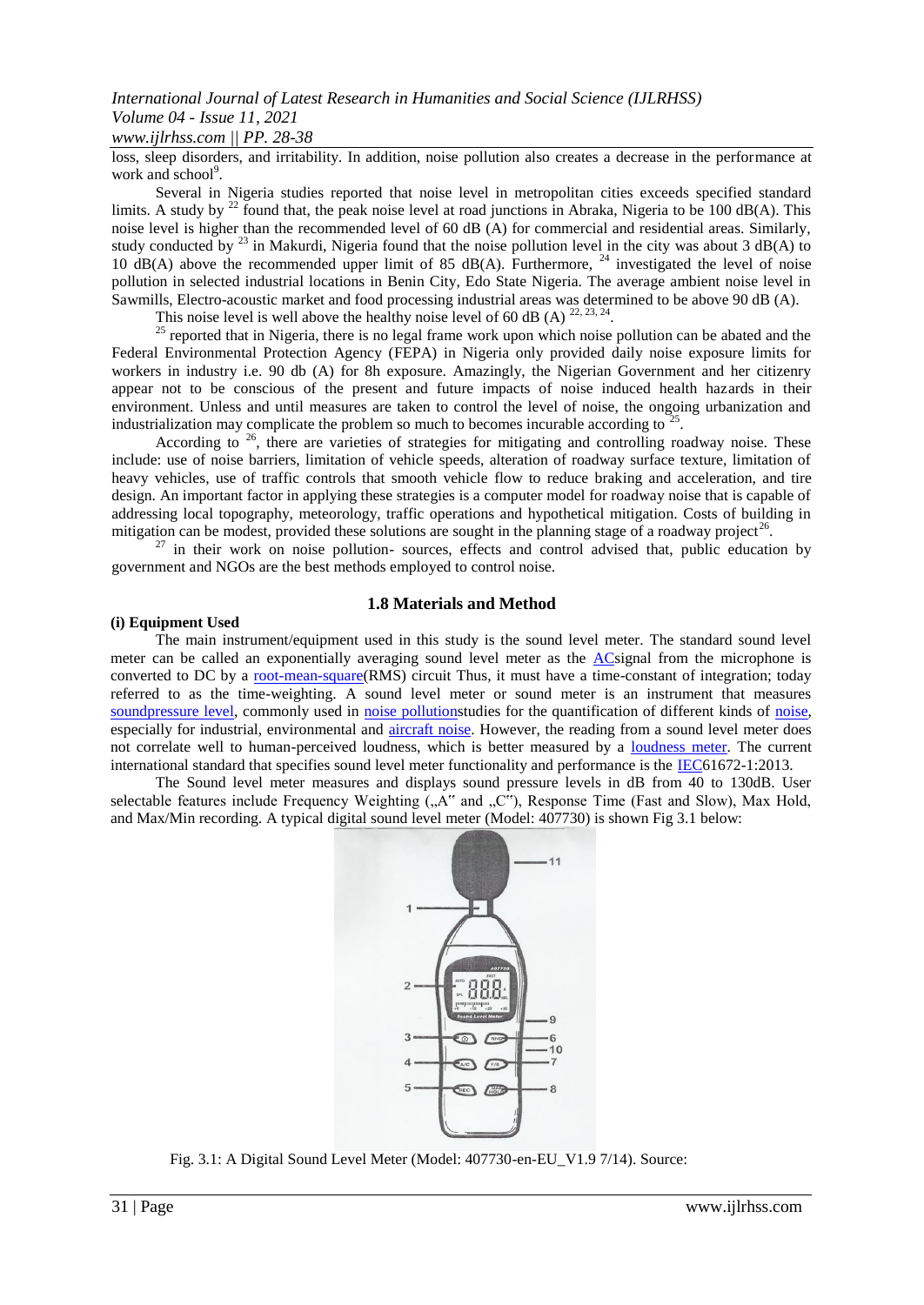*International Journal of Latest Research in Humanities and Social Science (IJLRHSS) Volume 04 - Issue 11, 2021 www.ijlrhss.com || PP. 28-38*

Field work (2015) from http://www.extech.com

## 4

- The parts of the above displayed digital sound level meter are labeled below:
- 1. Microphone
- 2. LCD Display
- 3. ON-OFF button
- 4. A/C weighting selection button
- 5. Min/Max Record button
- 6. Range selector button
- 7. F/S response selection button
- 8. Max Hold selector button
- 9. Calibration adjustment 10. ACanalog output jack 11. Windscreen.

### **(ii) Method of Data Collection**

Direct measurement method was adopted for this research work. Four strategic points or locations in each of PTI, Jakpa, Airport and Enerhen junctions were used while the average is obtained to determine the noise exposure in the designated area. The sound level meter (SLM) is usually powered by the batteries. The batteries were first inserted and the power button was switched on using the power button. The sound level meter was allowed to stabilize for five minutes and the sponge ball was inserted into the microphone. The sound level meter was held at chest level and the "max hold" was then held for six (6) minutes so as to display the maximum noise level in decibels (db A) and the reading was recorded. This was done three times at an interval of 6 minutes in each of the points. The average reading was determined and recorded and each value was taken for that particular time of the day. The batteries were removed and the sound level meter was kept and the same procedures were repeated for each location at different period of the day for 14 days.

The measurement is done three times daily:

- i. Morning 7:00- 9:00am
- ii. Afternoon 12:00- 2:00pm
- iii. Evening 5:00-7:00pm

### **1.9 Caveat/Considerations during Measurement**

- i. Wind blowing across the microphone increases the noise measurement. The supplied windscreen to cover the microphone when applicable.
- 2. The instrument is calibrated before each use especially if the meter has not been used for a long period of time.
- 3. We did not stored or operate the instrument in areas of high temperature or humidity.
- 4. We keep meter and microphone dry.
- 5. We avoided severe vibration.
- 6. The battery is removed when the meter is to be stored for long periods of time.

#### **2.0 Research Design**

The data collection time designed for this study was 7-9am, 12-2pm and 5-7pm daily for two (2) weeks. The following data collection points were selected: PTI junction, Jakpa junction, Airport junction and Enerhen junction in Effurun. GRA was chosen as the control point.

#### **2.1 Statistical Technique and Diagrams**

The study used tables and graphs plots for the presentation of collected data while mean (average) was used to determine and present noise exposure level at their respective locations.

The mean measured a level calculation is as determined below:

- Average Daily Noise Level Db (A)
- = Morning+ Afternoon + Evening
	- No. of times reading was taken per day

That is:

Average Noise Exposure Level Db  $(A) =$  MNEL+ANEL+ENEL

3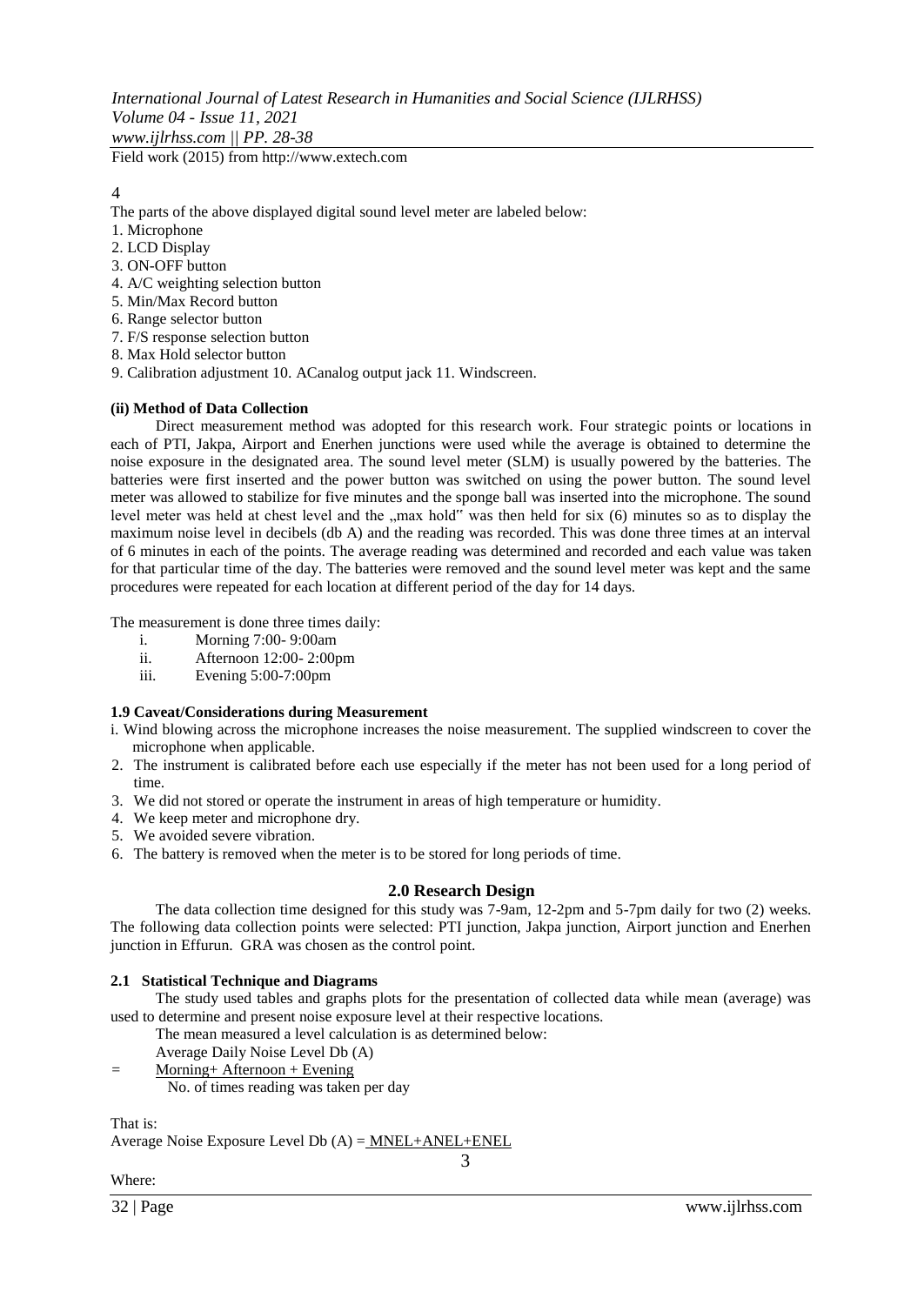*www.ijlrhss.com || PP. 28-38*

MNEL= Sum mean of Morning Noise Exposure Level 5 ANEL = Sum mean of Afternoon Noise Exposure Level ENEL = Sum mean of Evening Noise Exposure Level

## **2.2 Presentation of Data**

The data collected using sound level meter at the four designated points (Enerhen junction, Jakpa junction, Airport junction and PTI junctions during the hours of 7-9am, 12-2pm and 5-7pm using GRA as a control point were analyzed, interpretation and presented in the following tables and bar graphs.

| <b>Sample Point</b> |      |      |      | <b>Number of days</b> |      |       |      |              |               |
|---------------------|------|------|------|-----------------------|------|-------|------|--------------|---------------|
|                     |      |      | 3    | 4                     | 5    | -6    | 7    | <b>AMNEL</b> | <b>WHO</b>    |
|                     |      |      |      |                       |      |       |      |              | Standard (dB) |
| PTI                 | 87.8 | 86.2 | 86.6 | 85.6                  | 87.0 | 93.7  | 80.6 | 86.8         | 60            |
| Jakpa               | 87.7 | 89.8 | 92.9 | 91.6                  | 88.4 | 96.0  | 82.3 | 89.8         | 60            |
| Airport             | 78.1 | 78.5 | 77   | 78.6                  | 77.4 | 79.8  | 73.1 | 77.5         | 60            |
| Enerhen             | 91.0 | 90.2 | 89.8 | 91.3                  | 96.8 | 101.8 | 90.3 | 93.0         | 60            |
| Control             | 52.2 | 51.6 | 53.7 | 51.3                  | 50.5 | 51.1  | 46.3 | 50.9         | 60            |

Table 2.1: Morning average weekly readings for all locations in dB (A)

*Source: Field Work (2017).* 

| Table 2.2: Afternoon average weekly readings for all locations in dB (A) |  |  |  |  |
|--------------------------------------------------------------------------|--|--|--|--|
|                                                                          |  |  |  |  |

| <b>Sample Point</b> |      |      | <b>Number of days</b> |      |      |                     |      |              |                             |
|---------------------|------|------|-----------------------|------|------|---------------------|------|--------------|-----------------------------|
|                     |      | 2    |                       | 4    | 5    | $\ddot{\mathbf{0}}$ |      | <b>AANEL</b> | <b>WHO</b><br>Standard (dB) |
| <b>PTI</b>          | 86.5 | 83.9 | 81.9                  | 83.5 | 85.8 | 92.6                | 87.8 | 86           | 60                          |
| Jakpa               | 88.4 | 86.3 | 87.5                  | 82.9 | 86.4 | 89.8                | 83.4 | 86.3         | 60                          |
| Airport             | 77.1 | 75.5 | 73.3                  | 81.0 | 75.5 | 78.8                | 73.0 | 76.3         | 60                          |
| Enerhen             | 88.4 | 89.0 | 88.3                  | 89.9 | 91.2 | 100.3               | 88.1 | 90.7         | 60                          |

*Source: Field Work (2017).* 

| Table 2.3: Evening average weekly readings for all locations in dB (A) |  |  |
|------------------------------------------------------------------------|--|--|
|                                                                        |  |  |

| <b>Sample Point</b> |      |      | Number of days |      |      |       |      |              |                             |
|---------------------|------|------|----------------|------|------|-------|------|--------------|-----------------------------|
|                     |      |      | 3              |      | 5    | O     | 7    | <b>AENEL</b> | <b>WHO</b><br>Standard (dB) |
| PTI                 | 81.9 | 87.4 | 87.1           | 84.3 | 92.4 | 96.8  | 89.8 | 88.6         | 60                          |
| Jakpa               | 91.3 | 89.3 | 89.5           | 91.5 | 93.2 | 99.8  | 97.8 | 93.3         | 60                          |
| Airport             | 77.7 | 77.3 | 75.9           | 79.1 | 77.1 | 79.3  | 76.2 | 77.6         | 60                          |
| Enerhen             | 89.3 | 90.7 | 90.9           | 88.9 | 95.6 | 101.8 | 98.1 | 93.7         | 60                          |
| Control             | 50.4 | 48.3 | 51.3           | 54.1 | 52.2 | 47.1  | 45.0 | 49.8         | 60                          |

*Source: Field Work (2017).* 

Table 2.4: Average Noise Exposure level for all locations in dB (A)

|         | <b>Morning</b> | Afternoon | Evening | <b>Ave Daily Exposure</b> | <b>WHO</b>    |
|---------|----------------|-----------|---------|---------------------------|---------------|
|         |                |           |         |                           | Standard (dB) |
| PTI     | 86.8           | 86.0      | 88.6    | 82.8                      | 60            |
| Jakpa   | 89.8           | 86.3      | 93.3    | 89.8                      | 60            |
| Airport | 77.5           | 76.3      | 77.6    | 77.1                      | 60            |
| Enerhen | 93.0           | 90.7      | 93.7    | 92.4                      | 60            |
| Control | 50.9           | 50.2      | 49.8    | 50.3                      | 60            |

*Source: Field Work (2017).*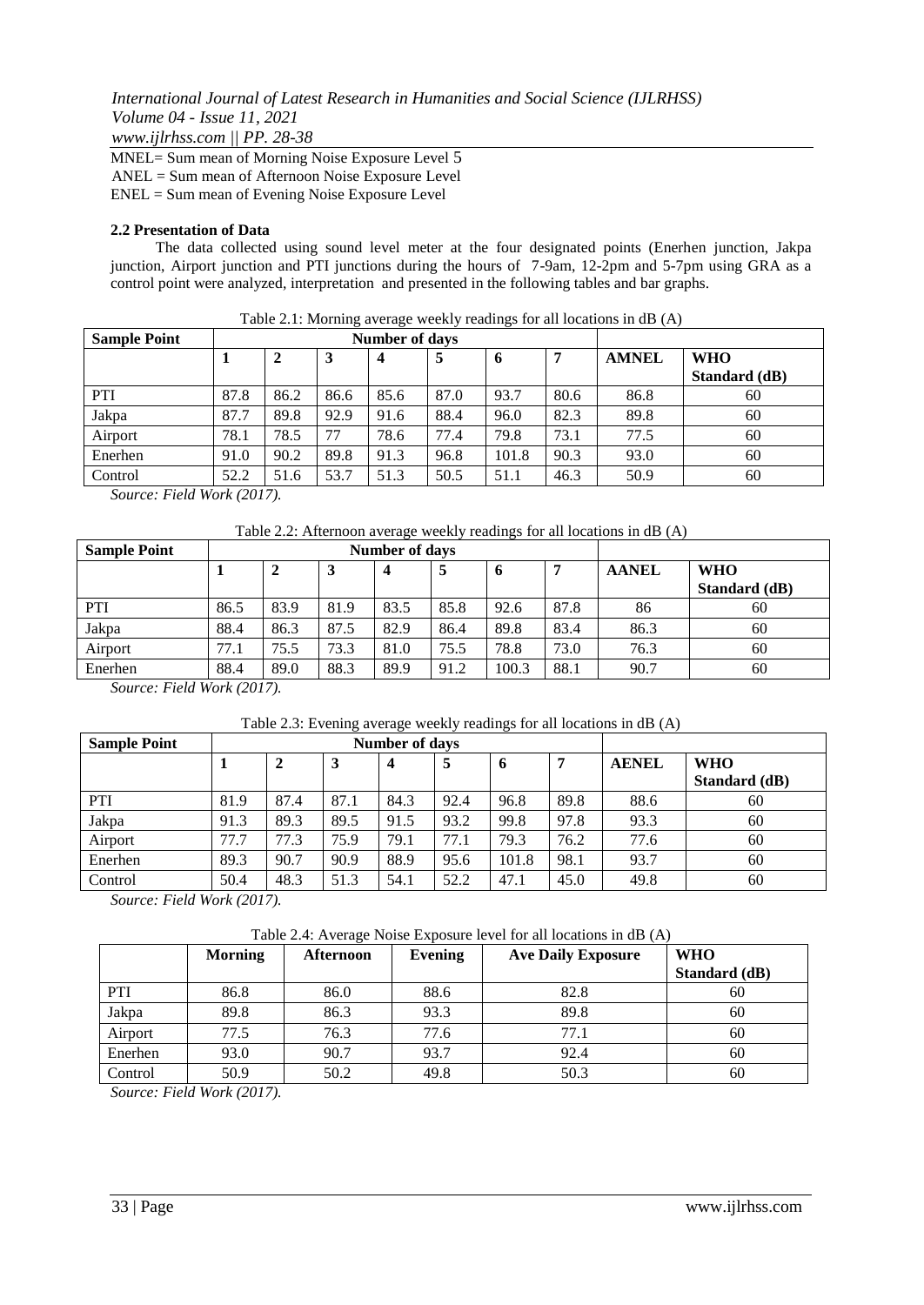*International Journal of Latest Research in Humanities and Social Science (IJLRHSS) Volume 04 - Issue 11, 2021 www.ijlrhss.com || PP. 28-38*



86 86.3 76.3 90.7 50.2 0 10 20 30 40 50 60 70 80 90 100 PTI Jakpa Airport Enerhen Control Av era ge No ise Ex po sur e Le vel in dB (A) Sample Points

Fig 2.1: Average Morning Noise Exposure Level for all Location

Fig 2.2: Average Afternoon Noise Exposure Level for all locations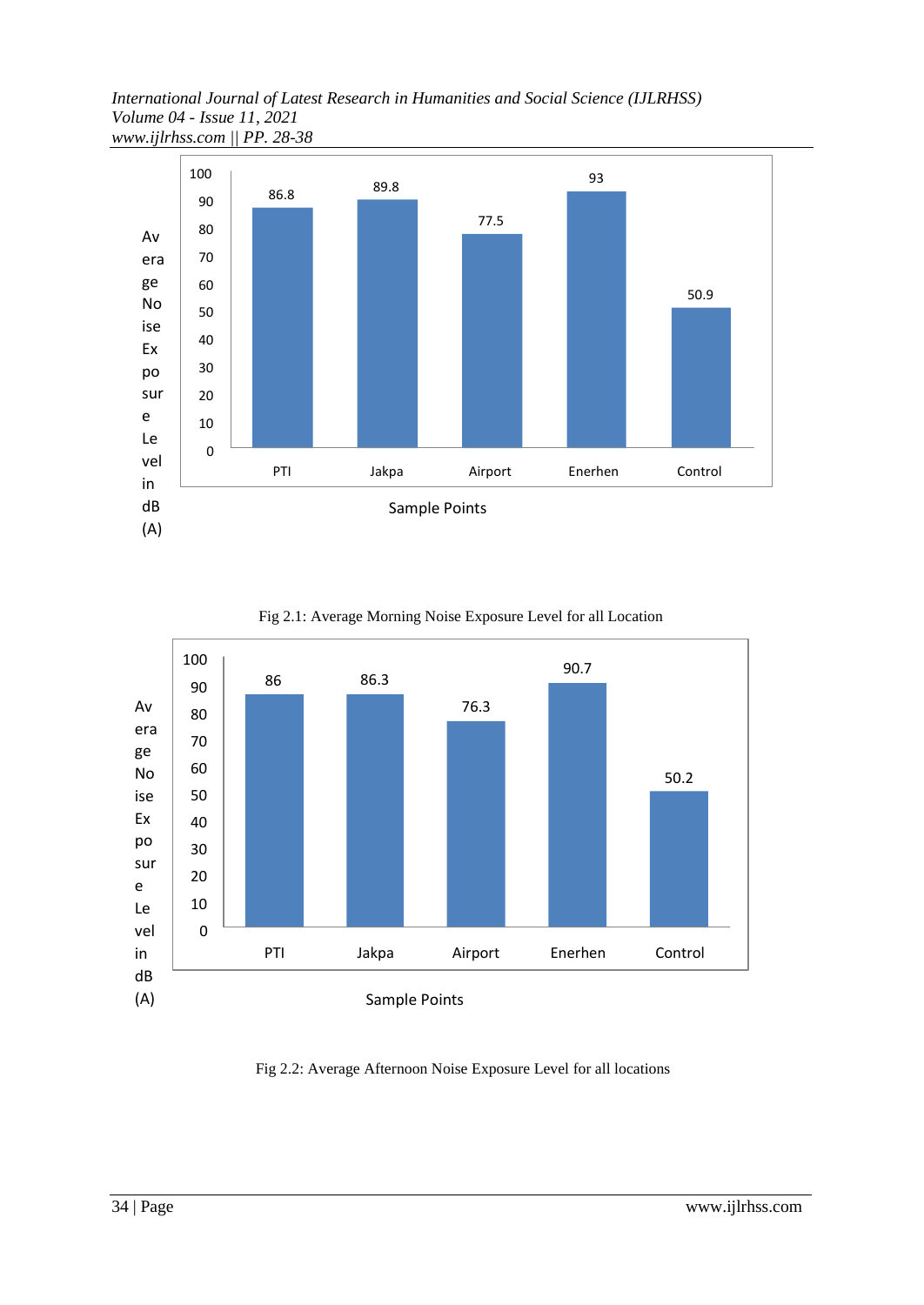*International Journal of Latest Research in Humanities and Social Science (IJLRHSS) Volume 04 - Issue 11, 2021 www.ijlrhss.com || PP. 28-38*



## Sample Points



Fig 2.4: Average Daily Noise Exposure level for all Locations

## **2.2 Presentation of Results**

The above analysis shows that the mean/average values obtained in the morning (7-9am), afternoon (122pm) and evening (5-7pm) from the four designated locations (PTI junction, Jakpa junction, Airport junction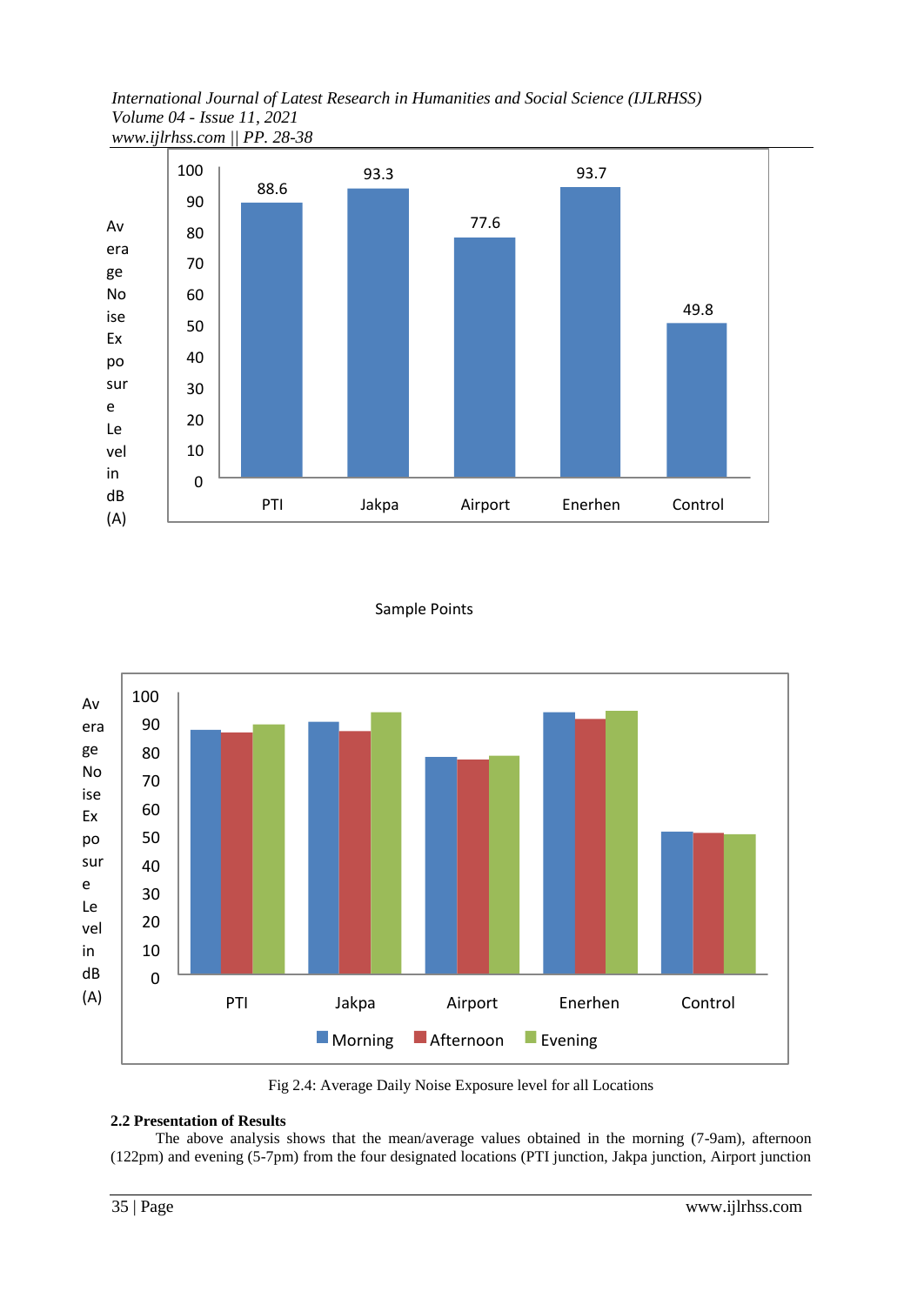### *www.ijlrhss.com || PP. 28-38*

and Enerhen junction were significantly higher than the mean value obtained from GRA (control point) location.

The point reading values show that Enerhen junction and Jakpa junction had the highest point reading (dB) while Airport road junction had the lowest point mean value compared to the other locations. The noise level was found to be higher at weekends compared to weekly days. All the recordings at the respective locations were significantly higher than the recordings at GRA (control point) and the recommended level of 60dB. Thus, the noise level at the various location sampled are considered harmful to the settlers and occupants of the locality.

#### **2.3 Discussion of Results**

The results emanating from this current study are discussed below. The study found that the noise level in the four sampled locations (PTI junction, Jakpa junction, Airport junction and Enerhen junction were above the recommended level of 60dB for commercial and residential areas. This finding is in agreement with the findings of  $^{22}$  that observed the peak noise level at road junction in Abraka, Nigeria to be 100 dB. Furthermore, the study conducted by  $^{23}$  in Makurdi, Nigeria found that the noise pollution level in the city was about 3 dB (A) to 10 dB (A) above the recommended upper limit of 85 dB (A). <sup>24</sup> also investigated the level of noise pollution in selected industrial locations in Benin City, Edo State Nigeria. The average ambient noise level in Sawmills, Electro-acoustic market and food processing industrial areas was determined to be above 90 dB (A). This noise level is well above the healthy noise level of 60 dB (A). These findings are in agreement with the current finding.

#### **2.4 Summary of Findings**

The following were the findings of this study:

- i. Enerhen junction and Jakpa junction had the highest noise level reading dB (A) while Airport Road junction had the lowest noise level reading.
- ii. The noise level was found to be higher at weekends than at week days in the four designated locations.
- iii. All the recordings at the respective locations (PTI junction, Jakpa junction, Airport junction and Enerhen junction were significantly higher than the recordings at GRA (control point) and the recommended level of 60dB (A). for commercial and residential areas.
- iv. The noise level was found to be higher at the busy hours of morning and evening.

#### **2.5 Conclusion**

The noise level at the various location sampled were harmful to the occupants of the locality. Undoubtedly, residents and workers working around PTI junction, Jakpa junction, Airport junction and Enerhen junction were exposed to health hazards from the results available as they are more prone to noise hazards. The adverse health effects of noise pollution are numerous, pervasive, persistent, and medically and socially significant. These adverse effects represent a significant public health problem that can lead to social handicaps, reduced productivity, impaired learning, absenteeism, increased drug use, and accidents. Noise is no doubt a normal phenomenon of life and is derived to be one of the most effective alarm systems in man"s physical environment. Noise is also defined as damaging sound particularly loud one which can disturb people or make it difficult to hear wanted sound.

#### **2.6 Recommendations**

Sequel to the findings emanating from this study, the following recommendations were advanced among others:

- i. The government agencies such as Vehicle Inspection Officers (V.I.O) should be well equipped to deal with vehicles that have out-lived their usefulness and causing serious noise pollution. This is to protect the population from these adverse effects of noise.
- ii. People should spend limited time in such busy/heavy traffic areas so as to reduce the effect of noise on them.
- iii. Vigorous enlightenment campaign should be carried out to educate the populace on the effect of noise pollution.
- iv. People working and resident in these locations should imbibe the habit of wearing nose mask and ear muff.
- v. Vehicle owners should cultivate the habit of repairing/maintaining their vehicles especially those whose engine produces excessive noise and without mufflers.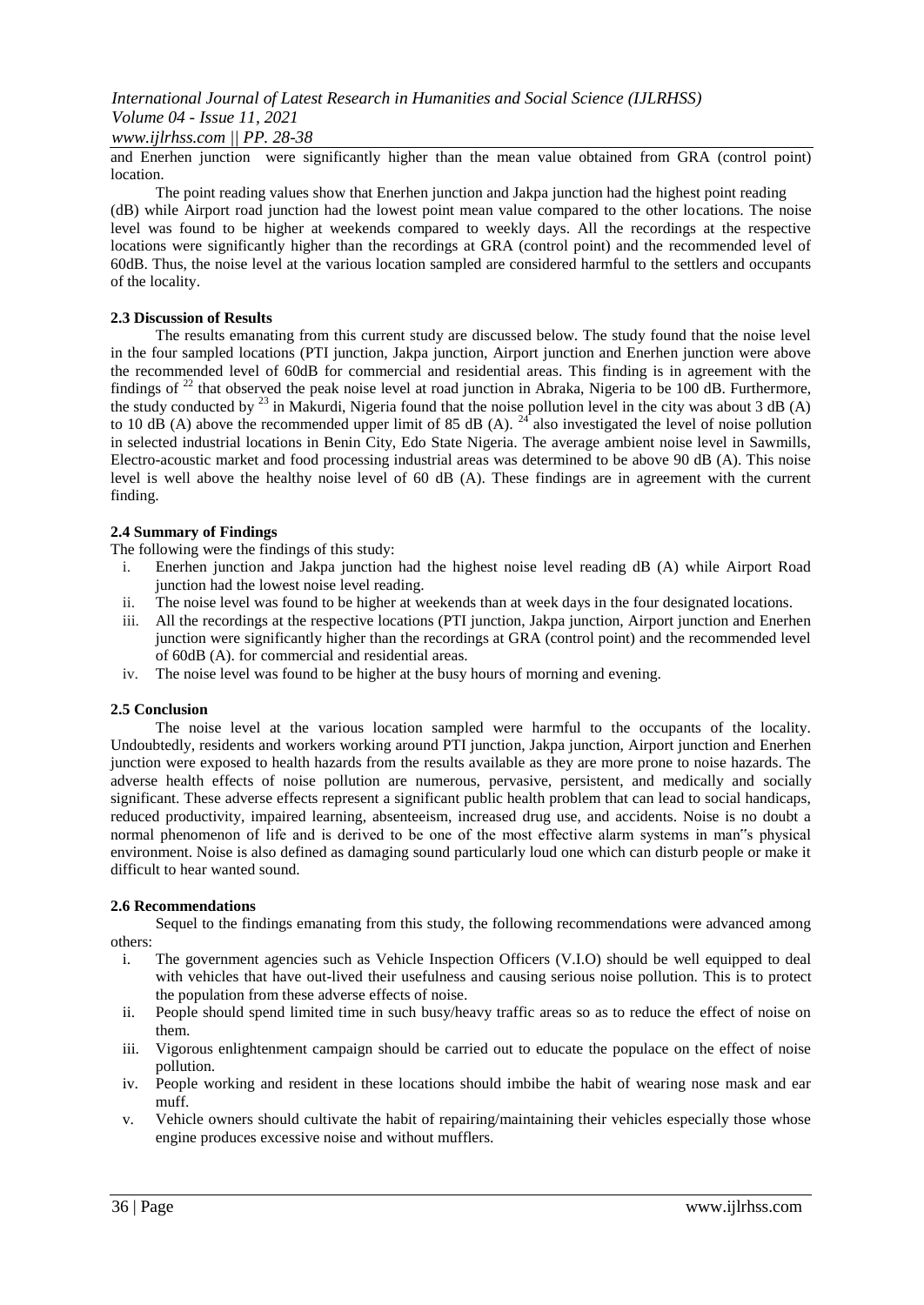## **2.7 Suggestions for further Studies**

The study has evaluated the noise level in Effurun metropolis. The following areas are hereby suggested for further studies:

- i. It is suggested that studies should be carried out to evaluate the noise level in other major cities of Delta State and by extension other busy/heavy traffic areas in Nigeria.
- ii. Closely related to noise pollution is air pollution which also put people at serious health risk. It is therefore suggested that studies should be carried out on the causes and effect of air pollution in these localities.

#### **Reference**

- [1]. WHO, 2005. United Nations Road Safety Collaboration: A Handbook of Partner Profiles, World Health Organization, Geneva, Switzerland.
- [2]. Oyedepo, S. O. and A.A. Saadu, 2010. Assessment of Noise Level in Sundry Processing and Manufacturing Industries in Illorin Metropolis, Nigeria, *Environ. Monit.Assess,* 158: 155-167.
- [3]. Spence, D. 2003. Pollution, Noise Pollution and Toxic Torts, Environmental Law Lectre 7, Delivered at the Law Society. Earlfort Centre Dublin.
- [4]. European-Occupational Safety and Health Administration: EU.OSHA, 2003
- [5]. Techtarget.com, 2014)
- [6]. Audio culture, 2004)
- [7]. Umubo-Pepple, V. B.; M. A. Briggs-Kamara, and Tamunobereton-Ari, I. 2010. Noise Pollution in Port Harcourt Metropolis: Sources, Effects and Control. *Pac. J. Sci. Technol.* 11: 592-600.
- [8]. Jakovljevic, B., G. Belojevic, K, Pavnovic, and V. Stojanov, 2006. Road Traffic Noise and Sleep Disturbance in an Urban Population: Cross Sectional Study. *Croatian Medical Journal,* 47(1): 125-135
- [9]. Goines, L. and L. Hagler, 2007. Noise Pollution: A Modern Plague. *Southern Medical Journal.* 100(3): 287-293
- [10]. Patlak, M. 2005. Your Guide to Healthy Sleep. U.S. Department of Health and Human Services. NIH Publication No. 06-5271. Nov 2005; 1-68
- [11]. Bergiund, B.and T Lindvall, 1995. Community Noise.Center for Sensory Research, Stockholm. 1-233
- [12]. Stansfeld, S. and M. Matheson, 2003. Noise pollution: Non-auditory Effects on Health. *British Medical Bulletin*, 68(1): 243 -257.
- [13]. Mansouri, N., N. Pourmahabadian, and M. Gbasemkhani, 2006. Road Traffic Noise in Down Town Area of Tehran, *Iran. J. Environ. Health Sci. Eng.* 3 (4): 267-272.
- [14]. Swain, B. K. and Goswami, S. (2013). Integration and Comparison of Assessment and Modelling of Road Traffic Noise in Baripada Town, India, *International Journal of Energy and Environment,* 4 (2): 303-317.
- [15]. Sisman, E. E. and E. Unver, . 2011. Evaluation of Traffic Noise in Corlu, Turkey, *Science Research and Essays,* 6 (14): 3027-3033.
- [16]. Rabinowitz, P. 2000. Noise-Induced Hearing Loss. American Family Physician, 61: 2749-56, 2759-60.
- [17]. NIDCD 2007. Fact Sheet: Noise-Induced Hearing Loss. NIH Publication No. 97-4233 Updated April 2007. Retrieved February 26, 2015 from [www.nidcd.nih.gov](http://www.nidcd.nih.gov/)
- [18]. Lusk. S. 2002. Preventing Noise-Induced Hearing Loss.*NursClin N Am.* 37: 257-262.
- [19]. McBride. D. 2006 Noise-induced Hearing Loss and Hearing Conservation in Mining. *Occupational Medicine.* 54:290-296
- [20]. Rosenlund, M., N. Berglind, I. Jarup, and G. Bluhm, 2001. Increased Prevalence of Hypertension in a Population Exposed to Aircraft Noise. *Occup Environ Med,* 58:769-773.
- [21]. Ritovska, G., D. Djorgjev, and N. Jordanova, 2004. Psychosocial Effects of Community Noise: Cross Sectional Study of School Children in Urban Center of Skopje, Macdonia. *Croatian Medical Journal*, 45(4): 473-476
- [22]. Anomohanran, O., C. M.A. Iwegbue., I. O. Oghenerhor and I. J. C. Egbai2008. Investigation of Environmental Noise Pollution Level of Abraka in Delta State, Nigeria, *Trends in Applied Sciences Research* 3 (4): 292-297.
- [23]. Ugwuanyi, J. U, I. Ahemen. And A… A. Agbendeh, 2004. Assessment of Environmental Noise Pollution in Markurdi Metropolis, Nigeria, *J. Pure Appl. Sci*. 6(2), 134-138.
- [24]. Ighoroje, A. D. A., C. Marchie. and E. D .Nwobodo, 2004. "Noise Induced Hearing Impairment as an Occupational Risk Factor among Nigerian Traders", Nigeria J. of Physiological Sciences 9(1-2): 1419.
- [25]. Olayinka, O.S. 2013. Effective Noise Control Measures and Sustainable Development in Nigeria. *World Journal of Environmental Engineering* 1.1: 5-15.